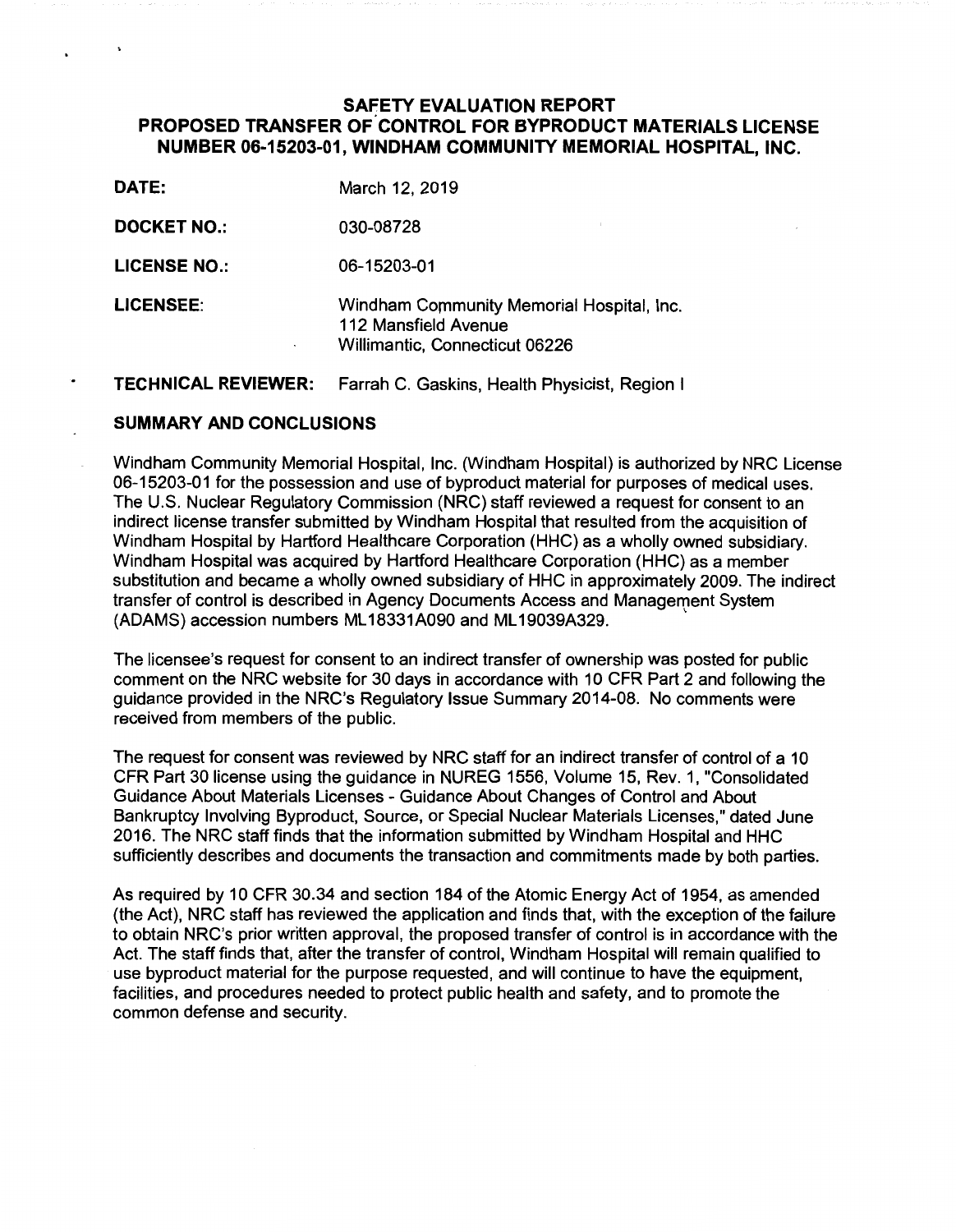# **SAFETY AND SECURITY REVIEW**

According to data obtained from the NRC's Web Based Licensing (WBL) system, Windham Hospital has been an NRC licensee since August 27, 1972. The NRC conducted a main office inspection of Windham Hospital on October 16, 2018, which resulted in one Severity Level IV violation of NRC regulations for failure to receive prior approval before undergoing a change of control in accordance with 10 CFR 30.34(b)(1). The commitments made by HHC and Windham Hospital state that there will be:

- A. no change to the radiation safety officer listed in the NRC license;
- B. no change in personnel involved in licensed activities;
- C. no change in the locations, facilities, and equipment authorized in the NRC license;
- D. no change in the radiation safety program authorized in the NRC license; and
- E. no change in the organization's name listed in the NRC license.

Further, the licensee will maintain required surveillance records and decommissioning records as required by NRC regulations.

HHC has acquired a number of NRC licenses including Hartford Hospital (NRC License No. 06-00253-04), the Hospital of Central Connecticut (NRC License No. 06-02388-01 ), William W. Backus Hospital (NRC License No. 06-11734-02), Mid State Medical Center (NRC License No. 06-05686-02), and Charlotte Hungerford Hospital (NRC License No. 06-08349-04). Hartford Hospital (HH) operates a large acute care teaching hospital and related facilities located in Hartford, Connecticut. HH has been an NRC licensee since October 11, 1956. The Hospital of Central Connecticut (HOCC) operates an acute-care community teaching hospital and related facilities in New Britain and Southington, Connecticut. HOCC has been an NRC licensee since April 8, 1957. Therefore, for security purposes HHC is considered a known entity following the guidance provided by the NRC's Office of Federal and State Materials and Environmental Management Programs (FSME) "Checklist To Provide a Basis for Confidence that Radioactive Materials Will Be Used as Specified on the license", September 3, 2008 revision. The purpose of this checklist is for the NRC to obtain reasonable assurance from new license applicants or NRC licensees transferring control of licensed activities that the licensed material will be used for its intended purpose and not for malevolent use.

Windham Hospital is not required to have decommissioning financial assurance based on the types and amount of material authorized in License No. 06-15203-01, as outlined by 10 CFR 30.35.

# **REGULATORY FRAMEWORK**

Windham Hospital's License No. 06-15203-01 was issued under 10 CFR Part 30, Rules of General Applicability to Domestic Licensing of Byproduct Material. The Commission is required by 10 CFR 30.34 to determine if the change of control is in accordance with the provisions of the Act and give its consent in writing.